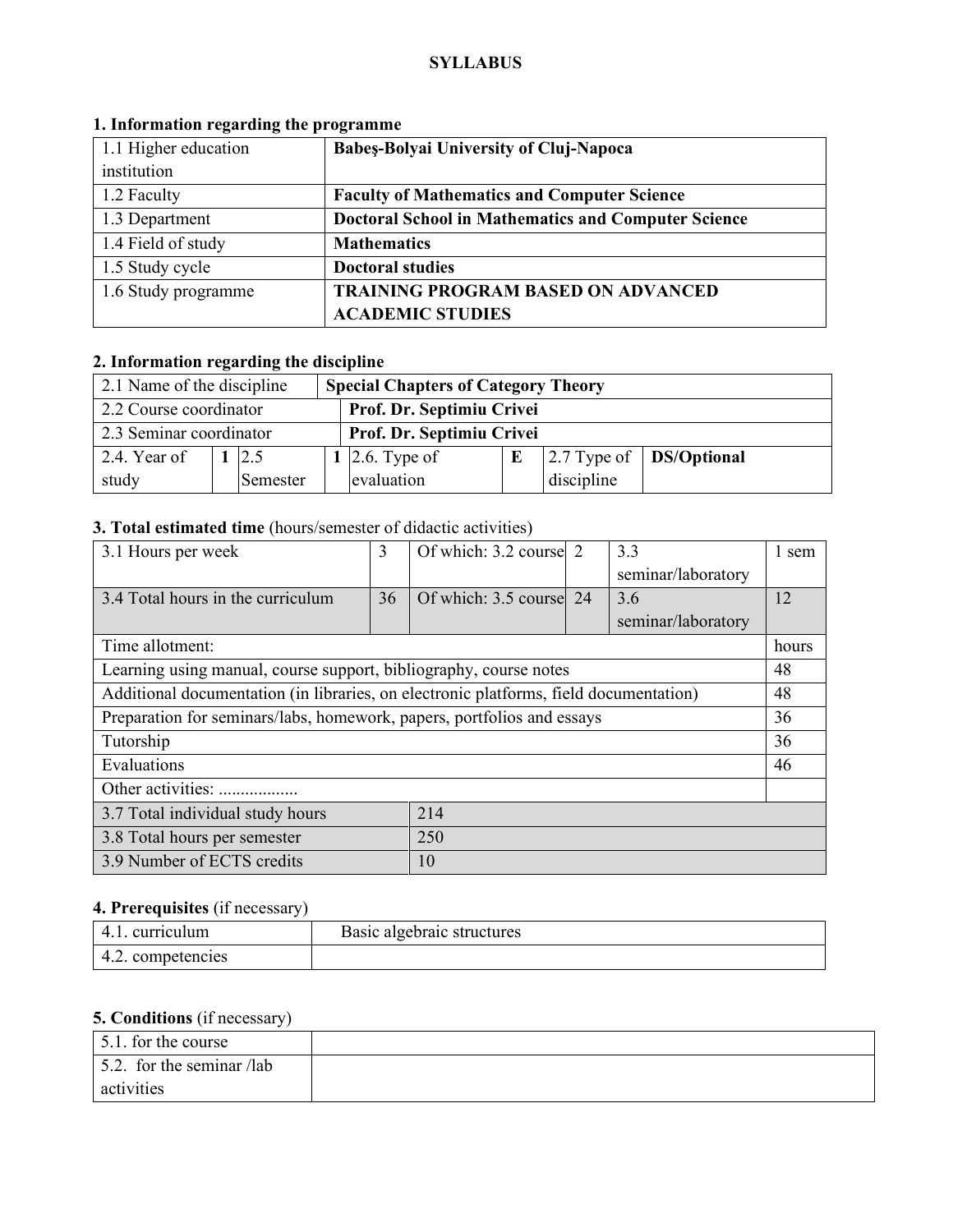## **6. Specific competencies acquired**

|                                      | о. эрссик сошренненся асquired                                                                                                          |
|--------------------------------------|-----------------------------------------------------------------------------------------------------------------------------------------|
| Prof                                 | ability to perform symbolic calculus in various structures<br>$\bullet$                                                                 |
| essio<br>nal<br>com<br>pete<br>ncies | ability to operate with abstract concepts<br>$\bullet$<br>ability to solve mathematical problems based on learned concepts<br>$\bullet$ |
| Tran                                 | abstract thinking                                                                                                                       |
| svers<br>al<br>com<br>pete<br>ncies  | ability to apply mathematics in other scientific fields<br>$\bullet$<br>ability to perform research                                     |

# **7. Objectives of the discipline** (outcome of the acquired competencies)

| 7.1 General objective of the  |                                                            |
|-------------------------------|------------------------------------------------------------|
|                               | Study of important knowledge on Category Theory            |
| discipline                    |                                                            |
|                               |                                                            |
|                               |                                                            |
| 7.2 Specific objective of the | Acquiring specific working techniques from Category Theory |
| discipline                    |                                                            |
|                               |                                                            |
|                               |                                                            |

#### **8. Content**

| 8.1 Course                              | Teaching methods            | Remarks |
|-----------------------------------------|-----------------------------|---------|
| 1. Categories – definition and examples | Exposition, proof, examples |         |
| 2. Special objects and morphisms        | Exposition, proof, examples |         |
| 3. Constructions in categories          | Exposition, proof, examples |         |
| 4. Products and coproducts              | Exposition, proof, examples |         |
| 5. Equalizers and coequalizers          | Exposition, proof, examples |         |
| 6. Pullbacks and pushouts               | Exposition, proof, examples |         |
| 7. Limits and colimits                  | Exposition, proof, examples |         |
| 8. Natural transformations              | Exposition, proof, examples |         |
| 9. Equivalences of categories           | Exposition, proof, examples |         |
| 10. Yoneda Lemma                        | Exposition, proof, examples |         |
| 11. Adjoint functors                    | Exposition, proof, examples |         |
| 12. Grothendieck categories             | Exposition, proof, examples |         |
| 13. Abelian categories                  | Exposition, proof, examples |         |
| 14. Exact categories                    | Exposition, proof, examples |         |
| 8.2 Seminar                             | Teaching methods            | Remarks |
| 1. Categories – definition and examples | Explanation, examples       |         |
| 2. Special objects and morphisms        | Explanation, examples       |         |
| 3. Constructions in categories          | Explanation, examples       |         |
| 4. Products and coproducts              | Explanation, examples       |         |
| 5. Equalizers and coequalizers          | Explanation, examples       |         |
| 6. Pullbacks and pushouts               | Explanation, examples       |         |
| 7. Limits and colimits                  | Explanation, examples       |         |
| 8. Natural transformations              | Explanation, examples       |         |
| 9. Equivalences of categories           | Explanation, examples       |         |
| 10. Yoneda Lemma                        | Explanation, examples       |         |